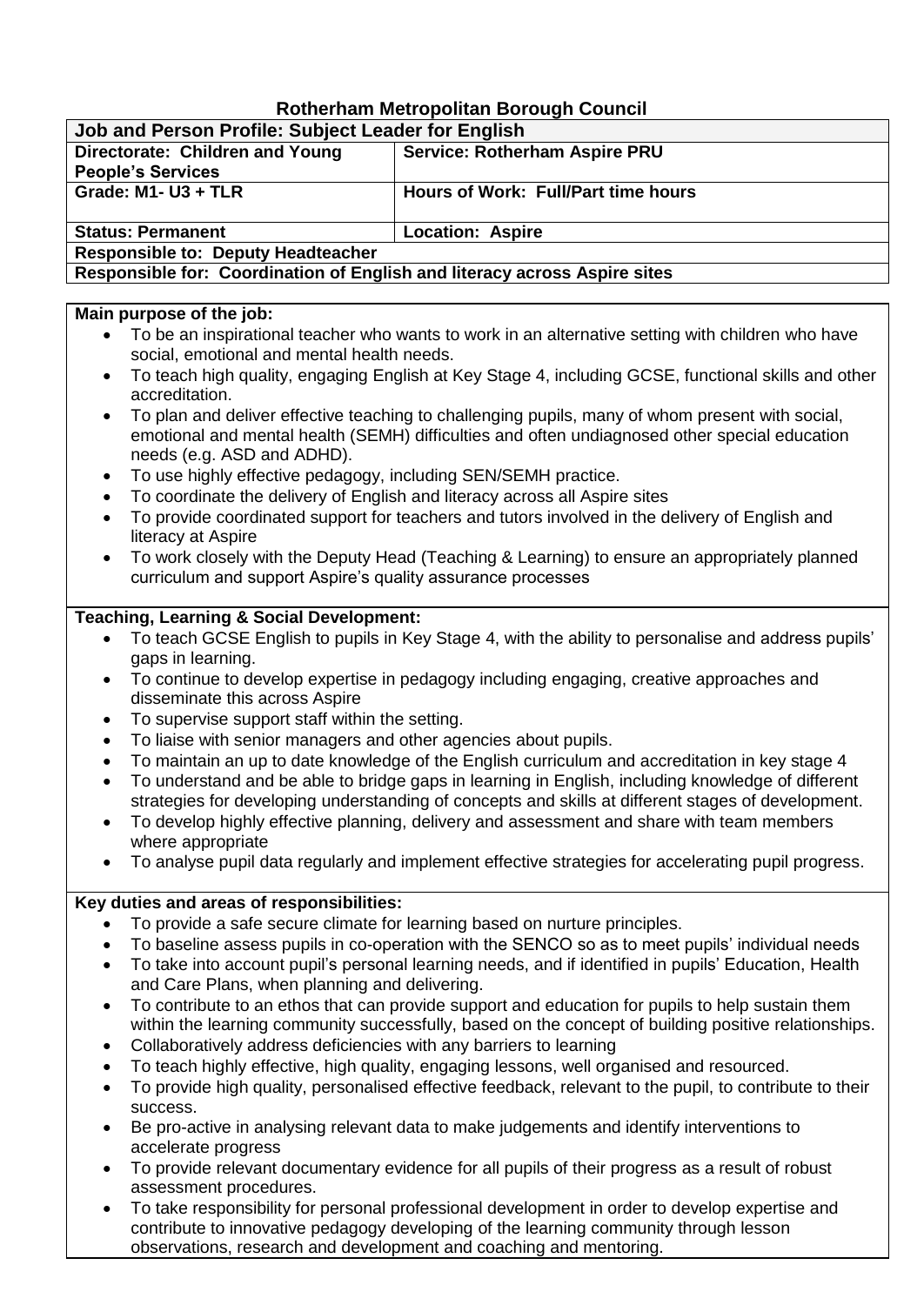| Knowledge & Experience<br><b>Qualified Teacher Status</b><br>CQ<br>Post qualifying Training / Award relating to SEN<br>CQ<br>CQ<br>Qualification in management<br>Knowledge of Child Protection<br>AF/I<br>Knowledge of National Curriculum and SEN Code of Practice<br>AF/I<br>Understanding and knowledge of current education legislation and<br>AF/I<br>thinking<br>Knowledge of national Curriculum in English and alternative accreditation<br>AF/I<br>routes<br>Minimum of five years teaching<br>AF<br>Recent teaching in Key Stages 3 and/or 4<br>AF<br>Experience of leading and managing teams of staff<br>AF/I/R/P<br>Experience of managing budgets<br>I/R<br>Experience of teaching with disaffected pupils and those with behavioural<br>AF/I<br>problems<br>Experience of KS2/3 Transition<br><b>AF</b><br>Clear child-centred philosophy<br><b>Skills &amp; Abilities</b><br>Ability to plan, implement and manage a curriculum provision for SEMH<br>students<br>Stimulates & encourages high performance from others towards the<br>I/R/P<br>achievements of objectives/targets<br>Supports team members in the performance of their duties & maintain a<br>I/R<br>critical oversight of their work<br>Sets and maintains quality standards in areas of responsibility<br>I/R<br>Ability to devise and deliver timetable and to ensure appropriate<br>I/R<br>assessment is in place for all aspects of the curriculum<br>The ability to think and plan strategically<br>I/R<br>Evidence which demonstrates on-going commitment to professional<br>AF/I<br>development<br>Competent ICT skills with enthusiasm to develop use of software<br>R<br>A commitment to high standards of student care and a consistent<br>approach to class and school codes.<br><b>Core Management Behaviours</b><br>The ability to initiate and manage change<br>I/R<br>The ability to work flexibly<br>I/R<br>The ability to build & sustain effective working relationships with staff &<br>I/R<br>pupils dealing sensitively with weakness<br>The ability to find unconditional positives which empower staff and pupils.<br>Commitment to high standards at all levels<br>I/R<br>An ambitious personality with enthusiasm to contribute to the Centre's<br>I/R<br>developing provision for SEMH students.<br><b>Personal/Physical Requirements</b><br>A good health & attendance record<br>$\mathsf{R}$<br>Disclosure & Barring Service at enhanced level<br><b>DBS</b><br>Access to a suitable vehicle<br>AF/I<br>It will be a condition of your employment that there is no smoking in the<br>workplace<br>No serious health problem which is likely to impact on job performance<br>I/R<br>(that is, one that cannot be accommodated by reasonable adjustments)<br>Good sickness/attendance record in current/previous employment (not<br>I/R | <b>Person Profile</b>                          | <b>Essential</b> | <b>Desirable</b> |
|-----------------------------------------------------------------------------------------------------------------------------------------------------------------------------------------------------------------------------------------------------------------------------------------------------------------------------------------------------------------------------------------------------------------------------------------------------------------------------------------------------------------------------------------------------------------------------------------------------------------------------------------------------------------------------------------------------------------------------------------------------------------------------------------------------------------------------------------------------------------------------------------------------------------------------------------------------------------------------------------------------------------------------------------------------------------------------------------------------------------------------------------------------------------------------------------------------------------------------------------------------------------------------------------------------------------------------------------------------------------------------------------------------------------------------------------------------------------------------------------------------------------------------------------------------------------------------------------------------------------------------------------------------------------------------------------------------------------------------------------------------------------------------------------------------------------------------------------------------------------------------------------------------------------------------------------------------------------------------------------------------------------------------------------------------------------------------------------------------------------------------------------------------------------------------------------------------------------------------------------------------------------------------------------------------------------------------------------------------------------------------------------------------------------------------------------------------------------------------------------------------------------------------------------------------------------------------------------------------------------------------------------------------------------------------------------------------------------------------------------------------------------------------------------------------------------------------------------------------|------------------------------------------------|------------------|------------------|
|                                                                                                                                                                                                                                                                                                                                                                                                                                                                                                                                                                                                                                                                                                                                                                                                                                                                                                                                                                                                                                                                                                                                                                                                                                                                                                                                                                                                                                                                                                                                                                                                                                                                                                                                                                                                                                                                                                                                                                                                                                                                                                                                                                                                                                                                                                                                                                                                                                                                                                                                                                                                                                                                                                                                                                                                                                                     |                                                |                  |                  |
|                                                                                                                                                                                                                                                                                                                                                                                                                                                                                                                                                                                                                                                                                                                                                                                                                                                                                                                                                                                                                                                                                                                                                                                                                                                                                                                                                                                                                                                                                                                                                                                                                                                                                                                                                                                                                                                                                                                                                                                                                                                                                                                                                                                                                                                                                                                                                                                                                                                                                                                                                                                                                                                                                                                                                                                                                                                     |                                                |                  |                  |
|                                                                                                                                                                                                                                                                                                                                                                                                                                                                                                                                                                                                                                                                                                                                                                                                                                                                                                                                                                                                                                                                                                                                                                                                                                                                                                                                                                                                                                                                                                                                                                                                                                                                                                                                                                                                                                                                                                                                                                                                                                                                                                                                                                                                                                                                                                                                                                                                                                                                                                                                                                                                                                                                                                                                                                                                                                                     |                                                |                  |                  |
|                                                                                                                                                                                                                                                                                                                                                                                                                                                                                                                                                                                                                                                                                                                                                                                                                                                                                                                                                                                                                                                                                                                                                                                                                                                                                                                                                                                                                                                                                                                                                                                                                                                                                                                                                                                                                                                                                                                                                                                                                                                                                                                                                                                                                                                                                                                                                                                                                                                                                                                                                                                                                                                                                                                                                                                                                                                     |                                                |                  |                  |
|                                                                                                                                                                                                                                                                                                                                                                                                                                                                                                                                                                                                                                                                                                                                                                                                                                                                                                                                                                                                                                                                                                                                                                                                                                                                                                                                                                                                                                                                                                                                                                                                                                                                                                                                                                                                                                                                                                                                                                                                                                                                                                                                                                                                                                                                                                                                                                                                                                                                                                                                                                                                                                                                                                                                                                                                                                                     |                                                |                  |                  |
|                                                                                                                                                                                                                                                                                                                                                                                                                                                                                                                                                                                                                                                                                                                                                                                                                                                                                                                                                                                                                                                                                                                                                                                                                                                                                                                                                                                                                                                                                                                                                                                                                                                                                                                                                                                                                                                                                                                                                                                                                                                                                                                                                                                                                                                                                                                                                                                                                                                                                                                                                                                                                                                                                                                                                                                                                                                     |                                                |                  |                  |
|                                                                                                                                                                                                                                                                                                                                                                                                                                                                                                                                                                                                                                                                                                                                                                                                                                                                                                                                                                                                                                                                                                                                                                                                                                                                                                                                                                                                                                                                                                                                                                                                                                                                                                                                                                                                                                                                                                                                                                                                                                                                                                                                                                                                                                                                                                                                                                                                                                                                                                                                                                                                                                                                                                                                                                                                                                                     |                                                |                  |                  |
|                                                                                                                                                                                                                                                                                                                                                                                                                                                                                                                                                                                                                                                                                                                                                                                                                                                                                                                                                                                                                                                                                                                                                                                                                                                                                                                                                                                                                                                                                                                                                                                                                                                                                                                                                                                                                                                                                                                                                                                                                                                                                                                                                                                                                                                                                                                                                                                                                                                                                                                                                                                                                                                                                                                                                                                                                                                     |                                                |                  |                  |
|                                                                                                                                                                                                                                                                                                                                                                                                                                                                                                                                                                                                                                                                                                                                                                                                                                                                                                                                                                                                                                                                                                                                                                                                                                                                                                                                                                                                                                                                                                                                                                                                                                                                                                                                                                                                                                                                                                                                                                                                                                                                                                                                                                                                                                                                                                                                                                                                                                                                                                                                                                                                                                                                                                                                                                                                                                                     |                                                |                  |                  |
|                                                                                                                                                                                                                                                                                                                                                                                                                                                                                                                                                                                                                                                                                                                                                                                                                                                                                                                                                                                                                                                                                                                                                                                                                                                                                                                                                                                                                                                                                                                                                                                                                                                                                                                                                                                                                                                                                                                                                                                                                                                                                                                                                                                                                                                                                                                                                                                                                                                                                                                                                                                                                                                                                                                                                                                                                                                     |                                                |                  |                  |
|                                                                                                                                                                                                                                                                                                                                                                                                                                                                                                                                                                                                                                                                                                                                                                                                                                                                                                                                                                                                                                                                                                                                                                                                                                                                                                                                                                                                                                                                                                                                                                                                                                                                                                                                                                                                                                                                                                                                                                                                                                                                                                                                                                                                                                                                                                                                                                                                                                                                                                                                                                                                                                                                                                                                                                                                                                                     |                                                |                  |                  |
|                                                                                                                                                                                                                                                                                                                                                                                                                                                                                                                                                                                                                                                                                                                                                                                                                                                                                                                                                                                                                                                                                                                                                                                                                                                                                                                                                                                                                                                                                                                                                                                                                                                                                                                                                                                                                                                                                                                                                                                                                                                                                                                                                                                                                                                                                                                                                                                                                                                                                                                                                                                                                                                                                                                                                                                                                                                     |                                                |                  |                  |
|                                                                                                                                                                                                                                                                                                                                                                                                                                                                                                                                                                                                                                                                                                                                                                                                                                                                                                                                                                                                                                                                                                                                                                                                                                                                                                                                                                                                                                                                                                                                                                                                                                                                                                                                                                                                                                                                                                                                                                                                                                                                                                                                                                                                                                                                                                                                                                                                                                                                                                                                                                                                                                                                                                                                                                                                                                                     |                                                |                  |                  |
|                                                                                                                                                                                                                                                                                                                                                                                                                                                                                                                                                                                                                                                                                                                                                                                                                                                                                                                                                                                                                                                                                                                                                                                                                                                                                                                                                                                                                                                                                                                                                                                                                                                                                                                                                                                                                                                                                                                                                                                                                                                                                                                                                                                                                                                                                                                                                                                                                                                                                                                                                                                                                                                                                                                                                                                                                                                     |                                                |                  |                  |
|                                                                                                                                                                                                                                                                                                                                                                                                                                                                                                                                                                                                                                                                                                                                                                                                                                                                                                                                                                                                                                                                                                                                                                                                                                                                                                                                                                                                                                                                                                                                                                                                                                                                                                                                                                                                                                                                                                                                                                                                                                                                                                                                                                                                                                                                                                                                                                                                                                                                                                                                                                                                                                                                                                                                                                                                                                                     |                                                |                  |                  |
|                                                                                                                                                                                                                                                                                                                                                                                                                                                                                                                                                                                                                                                                                                                                                                                                                                                                                                                                                                                                                                                                                                                                                                                                                                                                                                                                                                                                                                                                                                                                                                                                                                                                                                                                                                                                                                                                                                                                                                                                                                                                                                                                                                                                                                                                                                                                                                                                                                                                                                                                                                                                                                                                                                                                                                                                                                                     |                                                |                  |                  |
|                                                                                                                                                                                                                                                                                                                                                                                                                                                                                                                                                                                                                                                                                                                                                                                                                                                                                                                                                                                                                                                                                                                                                                                                                                                                                                                                                                                                                                                                                                                                                                                                                                                                                                                                                                                                                                                                                                                                                                                                                                                                                                                                                                                                                                                                                                                                                                                                                                                                                                                                                                                                                                                                                                                                                                                                                                                     |                                                |                  |                  |
|                                                                                                                                                                                                                                                                                                                                                                                                                                                                                                                                                                                                                                                                                                                                                                                                                                                                                                                                                                                                                                                                                                                                                                                                                                                                                                                                                                                                                                                                                                                                                                                                                                                                                                                                                                                                                                                                                                                                                                                                                                                                                                                                                                                                                                                                                                                                                                                                                                                                                                                                                                                                                                                                                                                                                                                                                                                     |                                                |                  |                  |
|                                                                                                                                                                                                                                                                                                                                                                                                                                                                                                                                                                                                                                                                                                                                                                                                                                                                                                                                                                                                                                                                                                                                                                                                                                                                                                                                                                                                                                                                                                                                                                                                                                                                                                                                                                                                                                                                                                                                                                                                                                                                                                                                                                                                                                                                                                                                                                                                                                                                                                                                                                                                                                                                                                                                                                                                                                                     |                                                |                  |                  |
|                                                                                                                                                                                                                                                                                                                                                                                                                                                                                                                                                                                                                                                                                                                                                                                                                                                                                                                                                                                                                                                                                                                                                                                                                                                                                                                                                                                                                                                                                                                                                                                                                                                                                                                                                                                                                                                                                                                                                                                                                                                                                                                                                                                                                                                                                                                                                                                                                                                                                                                                                                                                                                                                                                                                                                                                                                                     |                                                |                  |                  |
|                                                                                                                                                                                                                                                                                                                                                                                                                                                                                                                                                                                                                                                                                                                                                                                                                                                                                                                                                                                                                                                                                                                                                                                                                                                                                                                                                                                                                                                                                                                                                                                                                                                                                                                                                                                                                                                                                                                                                                                                                                                                                                                                                                                                                                                                                                                                                                                                                                                                                                                                                                                                                                                                                                                                                                                                                                                     |                                                |                  |                  |
|                                                                                                                                                                                                                                                                                                                                                                                                                                                                                                                                                                                                                                                                                                                                                                                                                                                                                                                                                                                                                                                                                                                                                                                                                                                                                                                                                                                                                                                                                                                                                                                                                                                                                                                                                                                                                                                                                                                                                                                                                                                                                                                                                                                                                                                                                                                                                                                                                                                                                                                                                                                                                                                                                                                                                                                                                                                     |                                                |                  |                  |
|                                                                                                                                                                                                                                                                                                                                                                                                                                                                                                                                                                                                                                                                                                                                                                                                                                                                                                                                                                                                                                                                                                                                                                                                                                                                                                                                                                                                                                                                                                                                                                                                                                                                                                                                                                                                                                                                                                                                                                                                                                                                                                                                                                                                                                                                                                                                                                                                                                                                                                                                                                                                                                                                                                                                                                                                                                                     |                                                |                  |                  |
|                                                                                                                                                                                                                                                                                                                                                                                                                                                                                                                                                                                                                                                                                                                                                                                                                                                                                                                                                                                                                                                                                                                                                                                                                                                                                                                                                                                                                                                                                                                                                                                                                                                                                                                                                                                                                                                                                                                                                                                                                                                                                                                                                                                                                                                                                                                                                                                                                                                                                                                                                                                                                                                                                                                                                                                                                                                     |                                                |                  |                  |
|                                                                                                                                                                                                                                                                                                                                                                                                                                                                                                                                                                                                                                                                                                                                                                                                                                                                                                                                                                                                                                                                                                                                                                                                                                                                                                                                                                                                                                                                                                                                                                                                                                                                                                                                                                                                                                                                                                                                                                                                                                                                                                                                                                                                                                                                                                                                                                                                                                                                                                                                                                                                                                                                                                                                                                                                                                                     |                                                |                  |                  |
|                                                                                                                                                                                                                                                                                                                                                                                                                                                                                                                                                                                                                                                                                                                                                                                                                                                                                                                                                                                                                                                                                                                                                                                                                                                                                                                                                                                                                                                                                                                                                                                                                                                                                                                                                                                                                                                                                                                                                                                                                                                                                                                                                                                                                                                                                                                                                                                                                                                                                                                                                                                                                                                                                                                                                                                                                                                     |                                                |                  |                  |
|                                                                                                                                                                                                                                                                                                                                                                                                                                                                                                                                                                                                                                                                                                                                                                                                                                                                                                                                                                                                                                                                                                                                                                                                                                                                                                                                                                                                                                                                                                                                                                                                                                                                                                                                                                                                                                                                                                                                                                                                                                                                                                                                                                                                                                                                                                                                                                                                                                                                                                                                                                                                                                                                                                                                                                                                                                                     |                                                |                  |                  |
|                                                                                                                                                                                                                                                                                                                                                                                                                                                                                                                                                                                                                                                                                                                                                                                                                                                                                                                                                                                                                                                                                                                                                                                                                                                                                                                                                                                                                                                                                                                                                                                                                                                                                                                                                                                                                                                                                                                                                                                                                                                                                                                                                                                                                                                                                                                                                                                                                                                                                                                                                                                                                                                                                                                                                                                                                                                     |                                                |                  |                  |
|                                                                                                                                                                                                                                                                                                                                                                                                                                                                                                                                                                                                                                                                                                                                                                                                                                                                                                                                                                                                                                                                                                                                                                                                                                                                                                                                                                                                                                                                                                                                                                                                                                                                                                                                                                                                                                                                                                                                                                                                                                                                                                                                                                                                                                                                                                                                                                                                                                                                                                                                                                                                                                                                                                                                                                                                                                                     |                                                |                  |                  |
|                                                                                                                                                                                                                                                                                                                                                                                                                                                                                                                                                                                                                                                                                                                                                                                                                                                                                                                                                                                                                                                                                                                                                                                                                                                                                                                                                                                                                                                                                                                                                                                                                                                                                                                                                                                                                                                                                                                                                                                                                                                                                                                                                                                                                                                                                                                                                                                                                                                                                                                                                                                                                                                                                                                                                                                                                                                     |                                                |                  |                  |
|                                                                                                                                                                                                                                                                                                                                                                                                                                                                                                                                                                                                                                                                                                                                                                                                                                                                                                                                                                                                                                                                                                                                                                                                                                                                                                                                                                                                                                                                                                                                                                                                                                                                                                                                                                                                                                                                                                                                                                                                                                                                                                                                                                                                                                                                                                                                                                                                                                                                                                                                                                                                                                                                                                                                                                                                                                                     |                                                |                  |                  |
|                                                                                                                                                                                                                                                                                                                                                                                                                                                                                                                                                                                                                                                                                                                                                                                                                                                                                                                                                                                                                                                                                                                                                                                                                                                                                                                                                                                                                                                                                                                                                                                                                                                                                                                                                                                                                                                                                                                                                                                                                                                                                                                                                                                                                                                                                                                                                                                                                                                                                                                                                                                                                                                                                                                                                                                                                                                     |                                                |                  |                  |
|                                                                                                                                                                                                                                                                                                                                                                                                                                                                                                                                                                                                                                                                                                                                                                                                                                                                                                                                                                                                                                                                                                                                                                                                                                                                                                                                                                                                                                                                                                                                                                                                                                                                                                                                                                                                                                                                                                                                                                                                                                                                                                                                                                                                                                                                                                                                                                                                                                                                                                                                                                                                                                                                                                                                                                                                                                                     |                                                |                  |                  |
|                                                                                                                                                                                                                                                                                                                                                                                                                                                                                                                                                                                                                                                                                                                                                                                                                                                                                                                                                                                                                                                                                                                                                                                                                                                                                                                                                                                                                                                                                                                                                                                                                                                                                                                                                                                                                                                                                                                                                                                                                                                                                                                                                                                                                                                                                                                                                                                                                                                                                                                                                                                                                                                                                                                                                                                                                                                     |                                                |                  |                  |
|                                                                                                                                                                                                                                                                                                                                                                                                                                                                                                                                                                                                                                                                                                                                                                                                                                                                                                                                                                                                                                                                                                                                                                                                                                                                                                                                                                                                                                                                                                                                                                                                                                                                                                                                                                                                                                                                                                                                                                                                                                                                                                                                                                                                                                                                                                                                                                                                                                                                                                                                                                                                                                                                                                                                                                                                                                                     |                                                |                  |                  |
|                                                                                                                                                                                                                                                                                                                                                                                                                                                                                                                                                                                                                                                                                                                                                                                                                                                                                                                                                                                                                                                                                                                                                                                                                                                                                                                                                                                                                                                                                                                                                                                                                                                                                                                                                                                                                                                                                                                                                                                                                                                                                                                                                                                                                                                                                                                                                                                                                                                                                                                                                                                                                                                                                                                                                                                                                                                     |                                                |                  |                  |
|                                                                                                                                                                                                                                                                                                                                                                                                                                                                                                                                                                                                                                                                                                                                                                                                                                                                                                                                                                                                                                                                                                                                                                                                                                                                                                                                                                                                                                                                                                                                                                                                                                                                                                                                                                                                                                                                                                                                                                                                                                                                                                                                                                                                                                                                                                                                                                                                                                                                                                                                                                                                                                                                                                                                                                                                                                                     |                                                |                  |                  |
|                                                                                                                                                                                                                                                                                                                                                                                                                                                                                                                                                                                                                                                                                                                                                                                                                                                                                                                                                                                                                                                                                                                                                                                                                                                                                                                                                                                                                                                                                                                                                                                                                                                                                                                                                                                                                                                                                                                                                                                                                                                                                                                                                                                                                                                                                                                                                                                                                                                                                                                                                                                                                                                                                                                                                                                                                                                     |                                                |                  |                  |
|                                                                                                                                                                                                                                                                                                                                                                                                                                                                                                                                                                                                                                                                                                                                                                                                                                                                                                                                                                                                                                                                                                                                                                                                                                                                                                                                                                                                                                                                                                                                                                                                                                                                                                                                                                                                                                                                                                                                                                                                                                                                                                                                                                                                                                                                                                                                                                                                                                                                                                                                                                                                                                                                                                                                                                                                                                                     |                                                |                  |                  |
|                                                                                                                                                                                                                                                                                                                                                                                                                                                                                                                                                                                                                                                                                                                                                                                                                                                                                                                                                                                                                                                                                                                                                                                                                                                                                                                                                                                                                                                                                                                                                                                                                                                                                                                                                                                                                                                                                                                                                                                                                                                                                                                                                                                                                                                                                                                                                                                                                                                                                                                                                                                                                                                                                                                                                                                                                                                     |                                                |                  |                  |
|                                                                                                                                                                                                                                                                                                                                                                                                                                                                                                                                                                                                                                                                                                                                                                                                                                                                                                                                                                                                                                                                                                                                                                                                                                                                                                                                                                                                                                                                                                                                                                                                                                                                                                                                                                                                                                                                                                                                                                                                                                                                                                                                                                                                                                                                                                                                                                                                                                                                                                                                                                                                                                                                                                                                                                                                                                                     | including absences resulting from disability). |                  |                  |

**Method of Assessment**